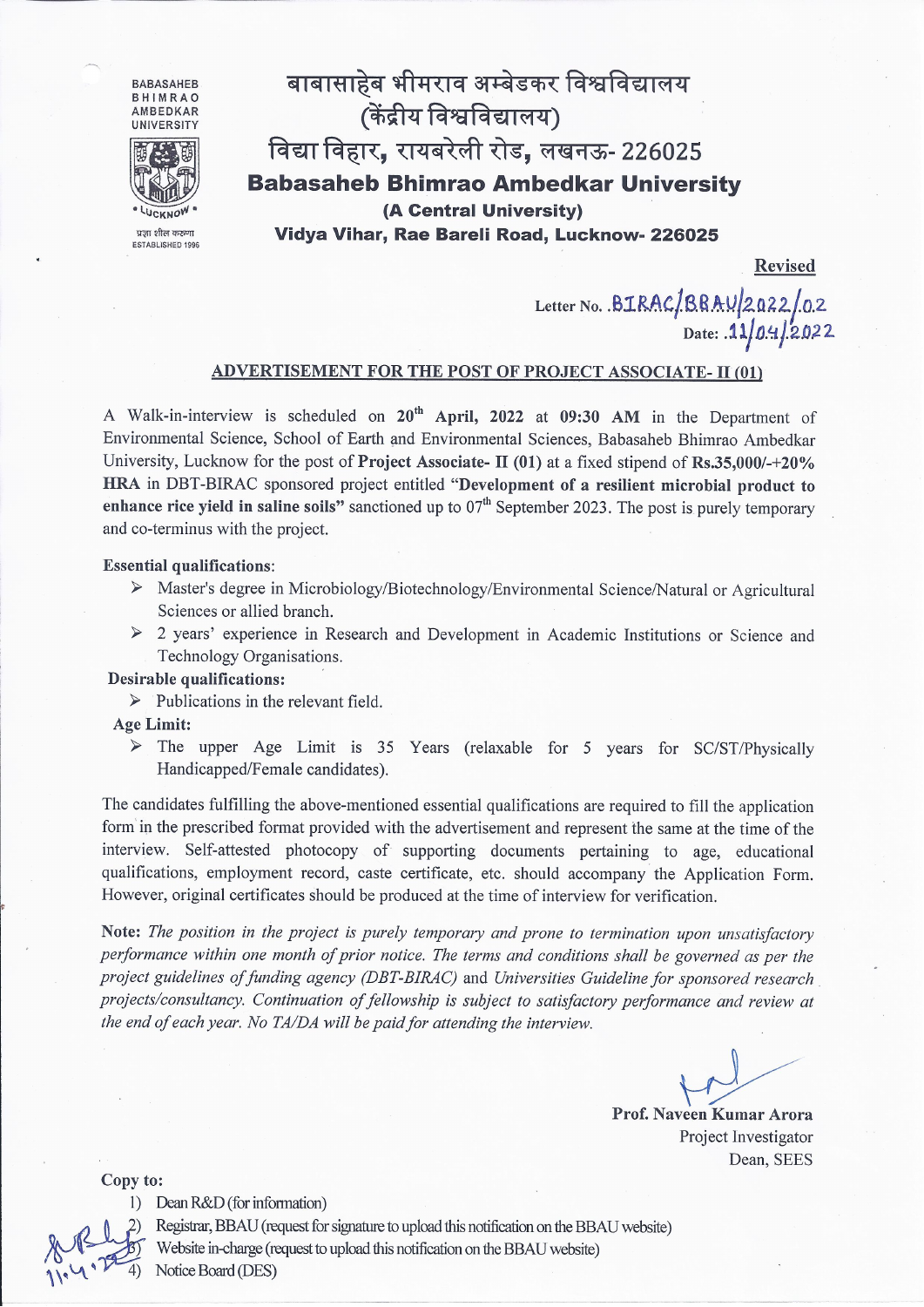**BABASAHEB BHIMRAO AMBEDKAR UNIVERSITY**

BABASAHEB<br>BHIMRAO<br>AMBEDKAR **UNIVERSITY** UCKN प्रज्ञा शील करुण ESTABLISHED 199

**(A Central University) Vidya Vihar, Rae Bareli Road, Lucknow-226025**

# **APPLICATION FORM**

# **1. Name of the Post Applied for**:

**Department**: Environmental Science **Project Title**: Development of a resilient microbial product to enhance rice yield in saline soils **Funding Agency:** DBT-BIRAC, New Delhi

## **2. Personal Details:**

| a) Name (in capital letters)               | Mr./Ms./<br>Mrs./Dr.                                      | <b>First Name</b> | <b>Middle Name</b> | <b>Surname</b> |  |  |  |
|--------------------------------------------|-----------------------------------------------------------|-------------------|--------------------|----------------|--|--|--|
|                                            |                                                           |                   |                    |                |  |  |  |
| b) Date of Birth<br>(DD/MM/YY)             |                                                           |                   |                    |                |  |  |  |
| c) Father's Name                           |                                                           |                   |                    |                |  |  |  |
| d) Mother's Name                           |                                                           |                   |                    |                |  |  |  |
| e) Nationality                             |                                                           |                   |                    |                |  |  |  |
| f) Gender                                  | Male / Female:                                            |                   |                    |                |  |  |  |
| g) Religion                                |                                                           |                   |                    |                |  |  |  |
| h) Category                                | GEN/SC/ST/OBC/Other:<br>If other Categories give details: |                   |                    |                |  |  |  |
| i) Marital Status                          |                                                           | Married/Unmarried |                    |                |  |  |  |
| j) Present Postal Address<br>with Pin Code |                                                           |                   |                    |                |  |  |  |
| k) E-mail:                                 |                                                           |                   |                    |                |  |  |  |
| l) Mobile No:                              |                                                           |                   |                    |                |  |  |  |

| 3.                                  | <b>Educational Qualifications (attach additional pages if required)</b> |      |                 |                 |                           |                                       |                        |                                |
|-------------------------------------|-------------------------------------------------------------------------|------|-----------------|-----------------|---------------------------|---------------------------------------|------------------------|--------------------------------|
| Name of<br>Qualification            | Name of the Board/<br>University                                        | Year | <b>Division</b> | $%$ of<br>marks | Aggregate<br><b>Marks</b> | CGPA (If<br>grading is<br>applicable) | <b>Subject Studies</b> | S. No. of<br>proof<br>enclosed |
| <b>High School</b>                  |                                                                         |      |                 |                 |                           |                                       |                        |                                |
| <b>Intermediate</b>                 |                                                                         |      |                 |                 |                           |                                       |                        |                                |
| <b>Bachelor'</b><br><b>Degree</b>   |                                                                         |      |                 |                 |                           |                                       |                        |                                |
| Master's<br><b>Degree</b>           |                                                                         |      |                 |                 |                           |                                       |                        |                                |
| $M.$ Phil/<br><b>Equivalent</b>     |                                                                         |      |                 |                 |                           |                                       |                        |                                |
| Ph.D.                               |                                                                         |      |                 |                 |                           |                                       |                        |                                |
| NET UGC/CSIR for lectureship if any |                                                                         |      |                 | Subject         | <b>Roll No</b>            | Year                                  |                        |                                |

Paste your Recent Passport size photograph